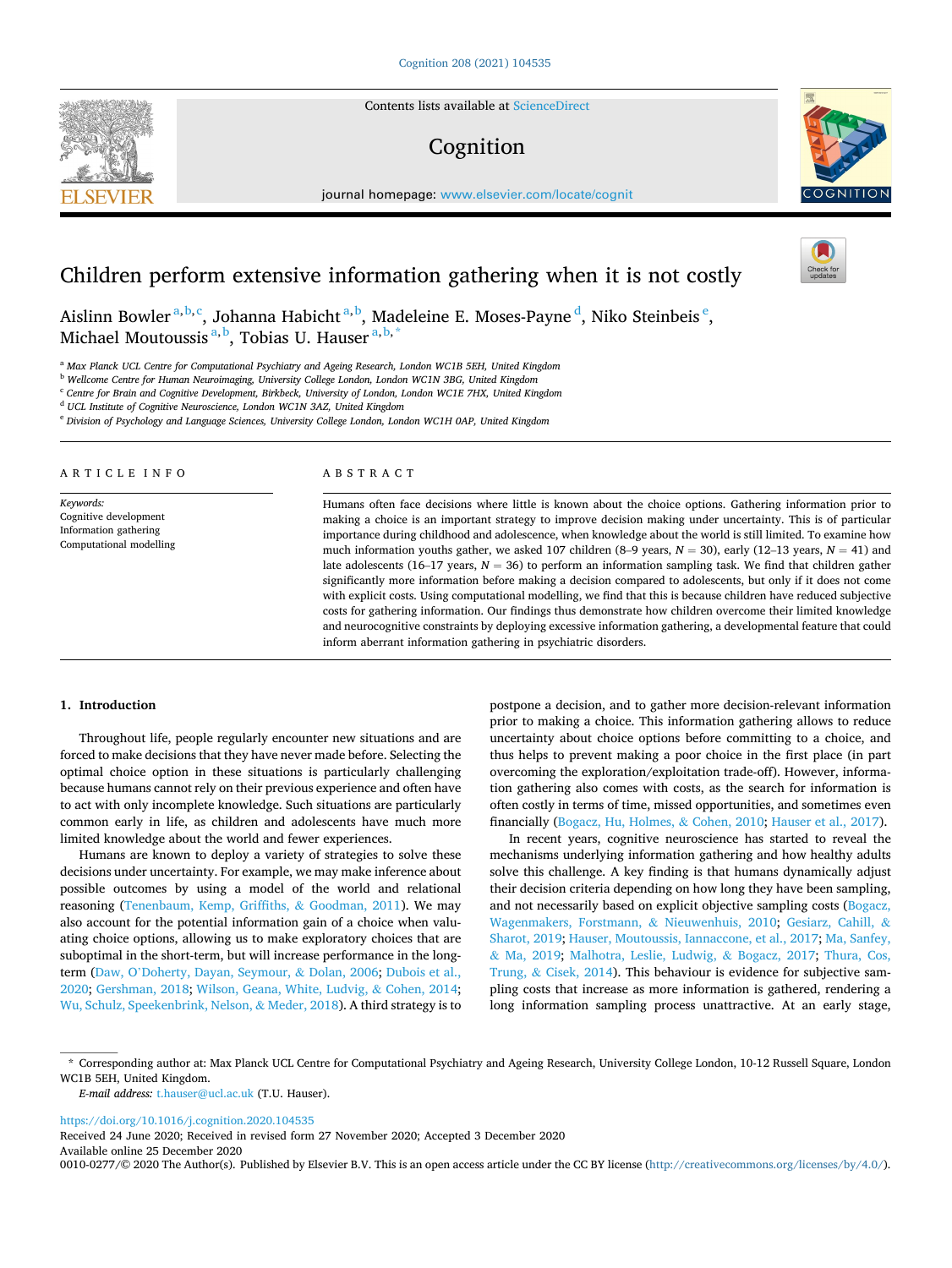subjects only stop if there is strong evidence in favour of one option, but after extensive information gathering, participants become more lenient and are more willing to stop gathering information even if there is only slight evidence in favour of one option ([Cisek, Puskas,](#page-5-0) & El-Murr, 2009; [Hauser, Moutoussis, Iannaccone, et al., 2017;](#page-6-0) [Malhotra et al., 2017](#page-6-0); [Moutoussis, Bentall, El-Deredy,](#page-6-0) & Dayan, 2011; [Thura et al., 2014](#page-6-0)).

Being able to overcome limited information for decisions is particularly pressing during development, as children and adolescents can draw on much less prior experience to make a decision. Strikingly, children and adolescents are able to perform well on decisions under uncertainty [\(Gopnik, Griffiths,](#page-5-0) & Lucas, 2015; [Tenenbaum et al., 2011](#page-6-0)), especially when taking their limited neurocognitive resources into account ([Paus, 2005;](#page-6-0) [Thompson-Schill, Ramscar,](#page-6-0) & Chrysikou, 2009; [Ziegler et al., 2019\)](#page-6-0). The reason for the efficient and dynamic learning in children is likely to be driven by multiple distinct cognitive features. For example, several studies have shown that children and adolescents differ in how they solve the well-known trade-off between exploration and exploitation, relying on different (often simpler) exploration strategies (Blanco & [Sloutsky, 2020;](#page-5-0) [Dubois et al., 2020;](#page-5-0) [Meder, Wu, Schulz,](#page-6-0) & [Ruggeri, 2020](#page-6-0); [Schulz, Wu, Ruggeri,](#page-6-0) & Meder, 2019). Moreover, children pro-actively direct their information search to accommodate their knowledge ([Gopnik et al., 2017;](#page-6-0) [Gweon, Tenenbaum,](#page-6-0) & Schulz, 2010; [Meder, Nelson, Jones,](#page-6-0) & Ruggeri, 2019; Ruggeri & [Lombrozo, 2014](#page-6-0); [Ruggeri, Sim,](#page-6-0) & Xu, 2017).

Relatively little is known about whether the extent of information gathering also changes during development in the transition from childhood to adolescence, which is important given the emergence of psychiatric disorders involving information gathering in youth ([Fear](#page-5-0) & [Healy, 1997;](#page-5-0) [Kessler et al., 2005](#page-6-0)). Differently put, does development also impact how much information is gathered prior to a decision? And if so, what are the mechanisms underlying it? First evidence indeed suggests that children modulate their information gathering according to their own knowledge and external constraints ([Gweon, Shafto,](#page-6-0) & [Schulz, 2014\)](#page-6-0), and that information gathering decreases during development ([Gweon et al., 2014](#page-6-0); [Ruggeri, Lombrozo, Griffiths,](#page-6-0) & Xu, 2016; van den Bos & [Hertwig, 2017\)](#page-5-0). However, the computational mechanisms underlying these processes remain unclear, and little is known about whether youth are sensitive to imposed information gathering costs, and how this behaviour changes between childhood and adolescence.

In this study, we investigated how information gathering changes from late childhood (8–9 years of age) to early (12–13 years old) and late adolescence (16–17 years old). We thereby focused on the question whether the subjective costs of sampling change during this period, and whether this is dependent on the explicit costs of information gathering. We thus studied information gathering using a well-established paradigm ([Clark, Robbins, Ersche,](#page-5-0) & Sahakian, 2006) that allows to capture subjective sampling costs in contexts that come with or without explicit sampling costs. Using a computational model of this information gathering task, we show that children engage in an excessive information gathering, but only if it does not incur additional explicit costs.

#### **2. Materials and methods**

## *2.1. Subjects*

To assess age-related differences in information gathering, we recruited children and adolescents from schools across London. In total, we recruited 107 youths (62 females) in three age groups: 30 children (aged 8–9 years old (yo), mean 9.34y), 41 young adolescents (12-13yo, mean 13.13yo), and 36 older adolescents (16-17yo, mean 17.19y). We determined the sample size assuming similar, medium to large effect sizes as previous developmental studies and as our own studies with this task (e. g., [Decker, Otto, Daw,](#page-5-0) & Hartley, 2016; [Hauser, Moutoussis,](#page-6-0)  [Purg, Dayan,](#page-6-0) & Dolan, 2018; [Hauser, Moutoussis, Dayan,](#page-6-0) & Dolan, [2017; Hauser, Moutoussis, Iannaccone, et al., 2017](#page-6-0); [Smid, Kool, Hauser,](#page-6-0) 

& [Steinbeis, 2020;](#page-6-0) [Somerville et al., 2017](#page-6-0); [Stenson et al., 2020\)](#page-6-0). Our power simulations (10,000 simulations per group size simulation) revealed that we needed approx. 27 subjects per group to find significant group differences with a power of 80%. The groups did not differ in their age-adjusted IQ estimates (WASI-II; [Wechsler, 2011\)](#page-6-0) (children: 93.9  $\pm$ 13.4 (mean  $\pm$  SD); young adolescents 98.5  $\pm$  13.5; late adolescents 97.2  $\pm$  10.3). All youths gave written informed consent, and parental consent was obtained for all participants below the age of 16. The study was approved by the UCL research ethics committee (No. 14261/001). Testing was conducted in a quiet room within the child's school and all subjects received a voucher for participating in the study (value £7). Different data from the same group of children is reported elsewhere (e. g., [Dubois, Bowler, et al., 2020;](#page-5-0) [Moses-Payne, Habicht, Bowler, Stein](#page-6-0)beis, & [Hauser, 2020](#page-6-0)).

#### *2.2. Task*

To study information gathering, we used a modified information sampling task ([Clark et al., 2006](#page-5-0); Hauser et al., 2018 ; [Hauser, Mou](#page-6-0)[toussis, Dayan,](#page-6-0) & Dolan, 2017 ; [Hauser, Moutoussis, Iannaccone, et al.,](#page-6-0)  [2017\)](#page-6-0). For each game [\(Fig. 1](#page-2-0)A), subjects were presented with 25 covered cards and they needed to decide whether the majority of the cards were either yellow or blue (colours changed on every game; cards could only ever be one of two colours on a given game). Subjects were allowed to overturn as many cards as they wished (using a computer mouse) until they felt certain enough to make their choice. Once they reached that state, they could declare which colour was in the majority by clicking on a colour button below the card deck. After each game, subjects were informed of how many points they won in the game.

We asked all subjects to play two task versions, in which we manipulated the cost of information gathering (15 games per condition). If children and adolescents are sensitive to external costs, then they should modulate their information gathering between the conditions. In a fixed-win condition, a correct choice was rewarded with +100 points, while a wrong decision was penalised by −100 points. Turning over cards did not impose any explicit costs. In the decreasing-win condition, subjects started with a potential gain of +250 points. However, each overturned card led to a reduced potential win by − 10 points (e.g. after 3 draws, a potential win is +220 points). If subjects chose the wrong colour, they always lost 100 points, irrespective of how many cards they had already sampled.

To assess the extent of information gathering in each task condition, our key variable-of-interest was the average number of draws that subjects performed prior to declaring for one of the two colours. This measure reflects the need for information gathering of a subject. As a secondary outcome, we also investigated how well the subject's decision was aligned with the revealed evidence (here termed 'accuracy'), as an indication of how precise their inference was.

#### *2.3. Statistical analyses*

For the behavioural analyses, we ran repeated-measures ANOVAs with a within-subject factor condition (fixed, decreasing) and a betweensubject factor group (children, young adolescents, late adolescents). Significant effects were further explored using (independent samples) *t*tests. For comparison of the model parameters, we used one-way ANOVAs with the between-subjects group factor. We report effect sizes of all analyses using Cohen's d for t-tests and partial eta-squared  $\eta^2$ for ANOVAs. Here, we present analysis results using ANOVAs, but using age as a continuous variable yielded very similar results (see Supplement).

## *2.4. Computational model*

To investigate the computational mechanisms underlying agerelated change in information gathering, we fitted computational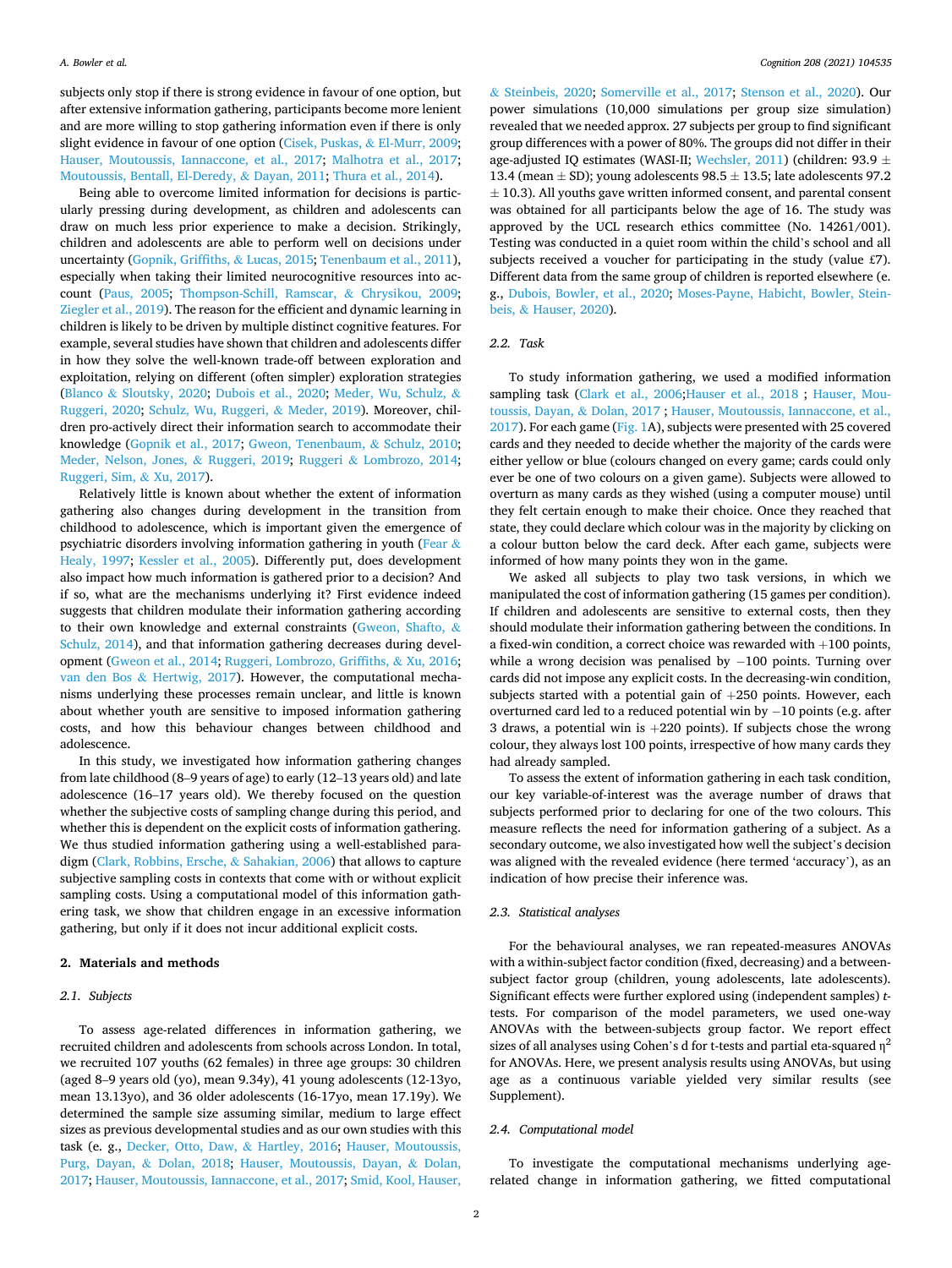<span id="page-2-0"></span>

**Fig. 1.** Increased information gathering in children. (A) Task procedure: Youths played an information gathering task in which they were allowed to overturn as many cards as they needed before making a decision and declaring whether the yellow or blue cards formed the majority of the 25 originally covered cards. (B) The 8–9 year-old children opened more cards than the early (12-13yo) and late (16-17yo) adolescents in the fixed condition, in which opening cards was not associated with explicit costs. There was no difference in sampling in the decreasing condition, in which their earnings decreased when opening more cards. (C) Moreover, children were slightly worse at choosing the colour that was currently more plentiful in the decreasing condition, indicating worse inference abilities. \*\*\* *p <* .001; \*\* *p <* .01; \* *p <* .05; yo year-olds. (For interpretation of the references to colour in this figure legend, the reader is referred to the web version of this article.)

models that we have previously developed for this task. We provide a summary of the model with key equations in the Supplementary Material. For a detailed discussion of the model, please see [\(Hauser et al.,](#page-6-0)  [2018; Hauser, Moutoussis, Dayan,](#page-6-0) & Dolan, 2017; [Hauser, Moutoussis,](#page-6-0)  [Iannaccone, et al., 2017\)](#page-6-0). Here we provide a description of the model and the key model parameters.

In this model, the agent makes a decision between three possible choice options: declaring for yellow, declaring for blue, or continuing with sampling (i.e. non-declaring). To make this choice, the agent assigns a value to each of these choice options. The value for declaring for blue or yellow are made based on the agent's current belief that given colour will win, multiplied with the potential win and loss amount. The agent forms this belief based on the cards that they have already opened. For example, if the agent already opened six cards and five of them were yellow, then the agent thinks it is much more likely that yellow will form the majority of cards, than if only three of the six cards were yellow.

To assign a value to the non-declaring choice option, the agent uses planning to project themselves into the future and evaluate how valuable future choices could be. It does that by thinking ahead and considering how clear a decision will be if they continue sampling another x cards, based on what the agent already knows (i.e. the cards it already opened). The quality of this planning process is thereby governed by the decision temperature parameter  $\tau$ , which determines how precisely the agent plans and makes inference. A low  $\tau$  thereby reflects an agent's belief to make highly rational decisions and to follow their beliefs strictly. A low  $\tau$  therefore leads to a precise inference, whilst a high τ reflects a more diffuse inference process.

An additional factor that influences the value of the non-declaring option is the emergence of subjective sampling costs. Model comparison (cf Supplementary Material) showed that subjects internally represent costs for continuing sampling, even when they are not imposed by the experiment (e.g. in the fixed condition). These costs are added to the non-decision value and render it less attractive to continue sampling if the costs are high. These costs are determined by two model parameters: the scaling parameter *cs* describes how large the costs can maximally become, while parameter *p* describes when these costs start to emerge. A low *p* means that these costs incur early in the sampling process, thus promoting an early decision.

For each sample, the agent arbitrates between these three choice alternatives and hence makes predictions about what a subject should choose based on specific model parameters. To compare the model parameters between age groups, we fitted each computational model and parameter to each subject, which then provided us with the best fitting parameters for a given subject (cf Supplementary Material for details). These fitted parameters were subsequently used to make inference about the underlying development-related processes.

## **3. Results**

## *3.1. Children gather more information when it's free*

Three groups of children (8-9yo), early (12-13yo), and late adolescents (16-17yo) performed an information gathering task that we had extensively examined previously in adults and patients (Fig. 1A) ([Hauser](#page-6-0)  [et al., 2018](#page-6-0); [Hauser, Moutoussis, Dayan,](#page-6-0) & Dolan, 2017; [Hauser, Mou](#page-6-0)[toussis, Iannaccone, et al., 2017\)](#page-6-0). Youths were tasked to decide whether the majority of 25 covered cards were yellow or blue. Prior to making a decision, subjects could uncover as many cards as they wished, until they felt 'certain enough' with their decision. To assess the impact of external costs on information gathering, each subject played two task conditions. In the 'fixed' win condition, no points were deducted for gathering information prior to declaring for a colour, whereas in the 'decreasing' win condition the potential wins steadily decreased as a function of sampling (cf methods for more details).

To assess developmental change in information gathering, we investigated whether the groups differed in the number of cards they opened before making a final decision. We found both a significant age group effect (Fig. 1B; F(2,104) = 11.28,  $p < .001$ ,  $\eta^2 = 0.178$ ) as well as a significant interaction with condition (F(2,104) = 20.43,  $p < .001$ ,  $\eta^2$  = 0.282; main effect of condition: F(1,104) = 293.75, p < .001,  $\eta^2$  = 0.739). Subsequent *t*-tests revealed that this was driven by a significant increase in information gathering in children as compared to adolescents in the fixed (vs early adolescents: t(69) = 4.61, p *<* .001, d = 1.10; vs late adolescents:  $t(64) = 5.59$ ,  $p < .001$ ,  $d = 1.36$ ), but not in the decreasing condition (vs early adolescents:  $t(69) = -0.50$ ,  $p = .617$ , d = 0.12; vs late adolescents:  $t(64) = 0.54$ ,  $p = .589$ ,  $d = 0.13$ ). No differences between the adolescent groups were observed in any of the analyses. This means that children gather significantly more information than adolescents when there is no explicit cost associated with information gathering, but show equal information gathering when sampling information is expensive. This also suggests that children deploy their information gathering in a strategic way to optimise outcomes.

## *3.2. Developmental differences in inference*

Next, we investigated whether the age groups differed in other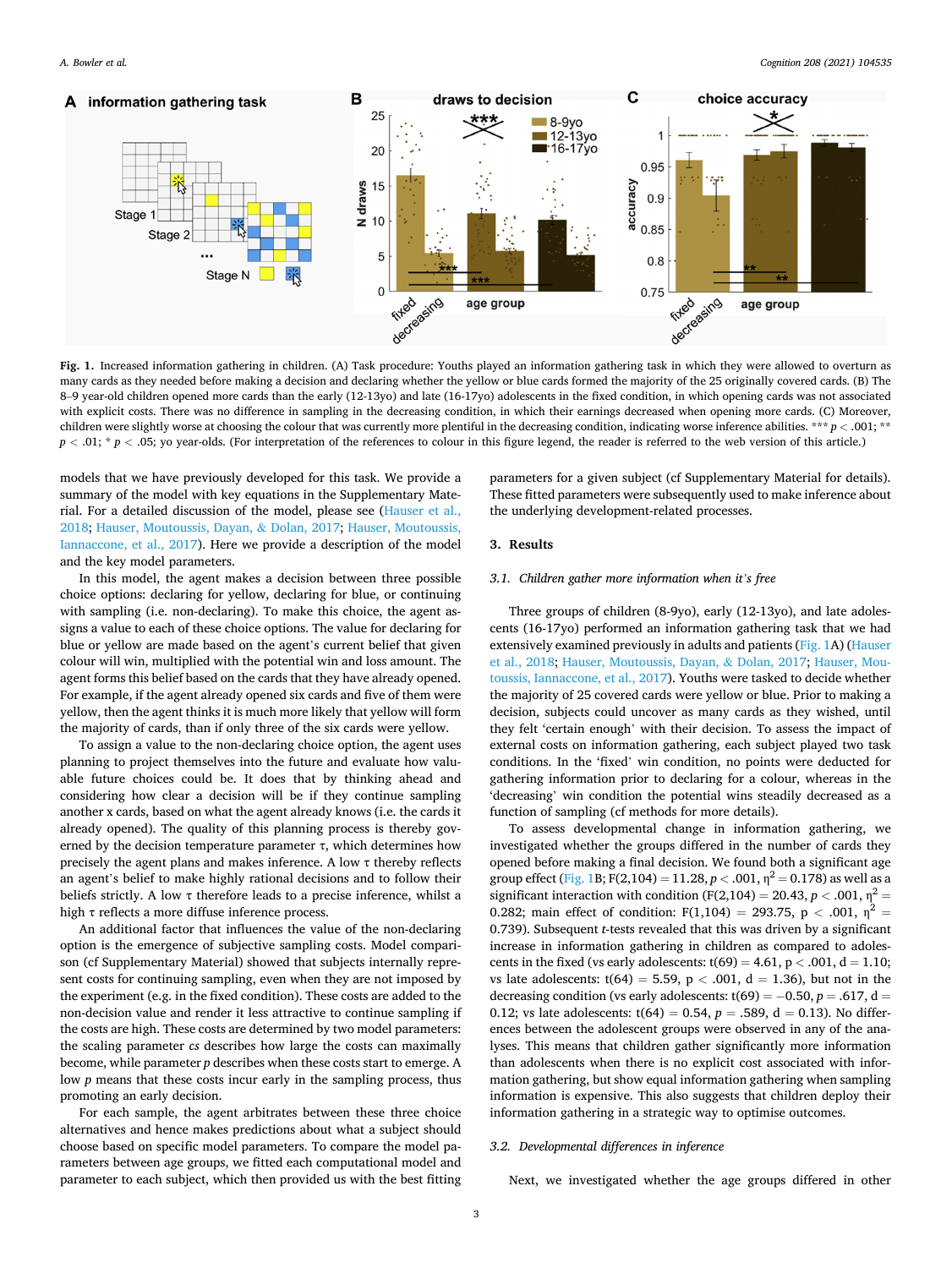<span id="page-3-0"></span>aspects of their performance. In particular, we investigated how accurate their decisions were, relative to the opened cards, i.e. whether subjects chose the colour that was more plentiful according to what they had drawn so far. We found that subjects in general performed close to ceiling but despite this, youths were more accurate in the fixed than in the decreasing condition [\(Fig. 1](#page-2-0)C; F(1,104) = 4.28,  $p = .041$ ,  $\eta^2 =$ 0.039). Interestingly, we found both a group main effect  $(F(2,104) =$ 8.73,  $p < .001$ ,  $\eta^2 = 0.144$ ) and a group-by-condition interaction (F  $(2,104) = 3.88, p = .024, \eta^2 = 0.069$ . Post-hoc *t*-tests showed that children were less accurate than adolescents and that this difference was primarily driven by differences in the decreasing condition (vs early adolescents: t(69) = − 2.87, *p* = .005, d = 0.66; vs late adolescents: t(64) = − 3.24, *p* = .002, d = 0.78), but much less so in the fixed condition (vs early adolescents:  $t(69) = -0.58$ ,  $p = .564$ ,  $d = 0.15$ ; vs late adolescents: t(64) =  $-2.23$ ,  $p = .030$ , d = 0.54). This means that children were less precise in their decisions, primarily in the decreasing condition where information gathering per se was already costly and where children did not differ in their information gathering prior to making a decision.

#### *3.3. Excessive information gathering counteracts inference imprecision*

To further understand how these behavioural effects came about and what mechanisms were underlying them, we fitted a range of different computational models to subjects' behaviour and then analysed the model parameters of the best-fitting computational model (cf Supplementary Methods; [Hauser et al., 2018;](#page-6-0) [Hauser, Moutoussis, Dayan,](#page-6-0) & [Dolan, 2017; Hauser, Moutoussis, Iannaccone, et al., 2017\)](#page-6-0). This means that the winning model was fitting the data better than the alternative models and was able to correctly predict *>*75% of choices (cross-

validated data; chance level performance: 33%). More details can be found in Fig. S2 and the Supplementary Material.

To characterise the computational aspects that differed between the age groups, we compared the free model parameters, which can be subdivided roughly into two families. The first set of parameters (*cs*, *p*) describe the emergence of the subjective sampling costs that control the extent of information gathering prior to declaring for a colour. The other set of parameters governs the precision of the inference and decision process (ξ, τ). They determine how precisely one plans into the future, but also how this information is then used to inform decision making.

## *3.4. Altered costs drive excessive information gathering in children*

One key parameter that governs when in a sampling process subjective costs start to matter (i.e. when it gets subjectively expensive to open further boxes) is parameter *p* (using separate parameters for the fixed-win and decreasing-win conditions). We have previously found that this parameter is sensitive to dissociate different groups that show differences in the number of draws ([Hauser et al., 2018;](#page-6-0) [Hauser, Mou](#page-6-0)[toussis, Dayan,](#page-6-0) & Dolan, 2017; [Hauser, Moutoussis, Iannaccone, et al.,](#page-6-0)  [2017\)](#page-6-0).

In our developmental sample, we found a significant difference between the groups in parameter  $p$  of the fixed condition (Fig. 2B; F  $(2,104) = 11.72, p < .001, \eta^2 = 0.184$ . Subsequent tests revealed that this was because children had larger parameter values than young and late adolescents (vs early adolescents:  $t(69) = 3.63$ ,  $p = .001$ ,  $d = 0.90$ ; vs late adolescents:  $t(64) = 5.13$ ,  $p < .001$ ,  $d = 1.29$ ). There was no difference in the decreasing condition (Fig. 2E; F(2,104) = 0.49,  $p =$ .615,  $\eta^2 = 0.009$ ). In alignment with our behavioural data, this means



**Fig. 2.** Model parameters reveal multiple distinct processes change with age. The parameters of the best-fitting model reveal that children differed from the adolescent groups across multiple model parameters. (A) Children have a lowered maximal subjective cost parameter as well as a later emergence of these costs in the fixed (B), but not in the decreasing (E) condition, which is underlying the increased information gathering behaviour in the former condition. Children also had an increased decision temperature in the decreasing (F) condition. The higher decision temperature for the decreasing condition suggests that in this more demanding setting, children perform less precise inference. A difference in decision temperature in the fixed condition did not survive multiple comparison correction (C). We found no difference in decision noise between the groups (D). \*\*\* *p <* .001; (\*) uncorrected *p <* .05, which did not survive Bonferroni multiple comparison correction.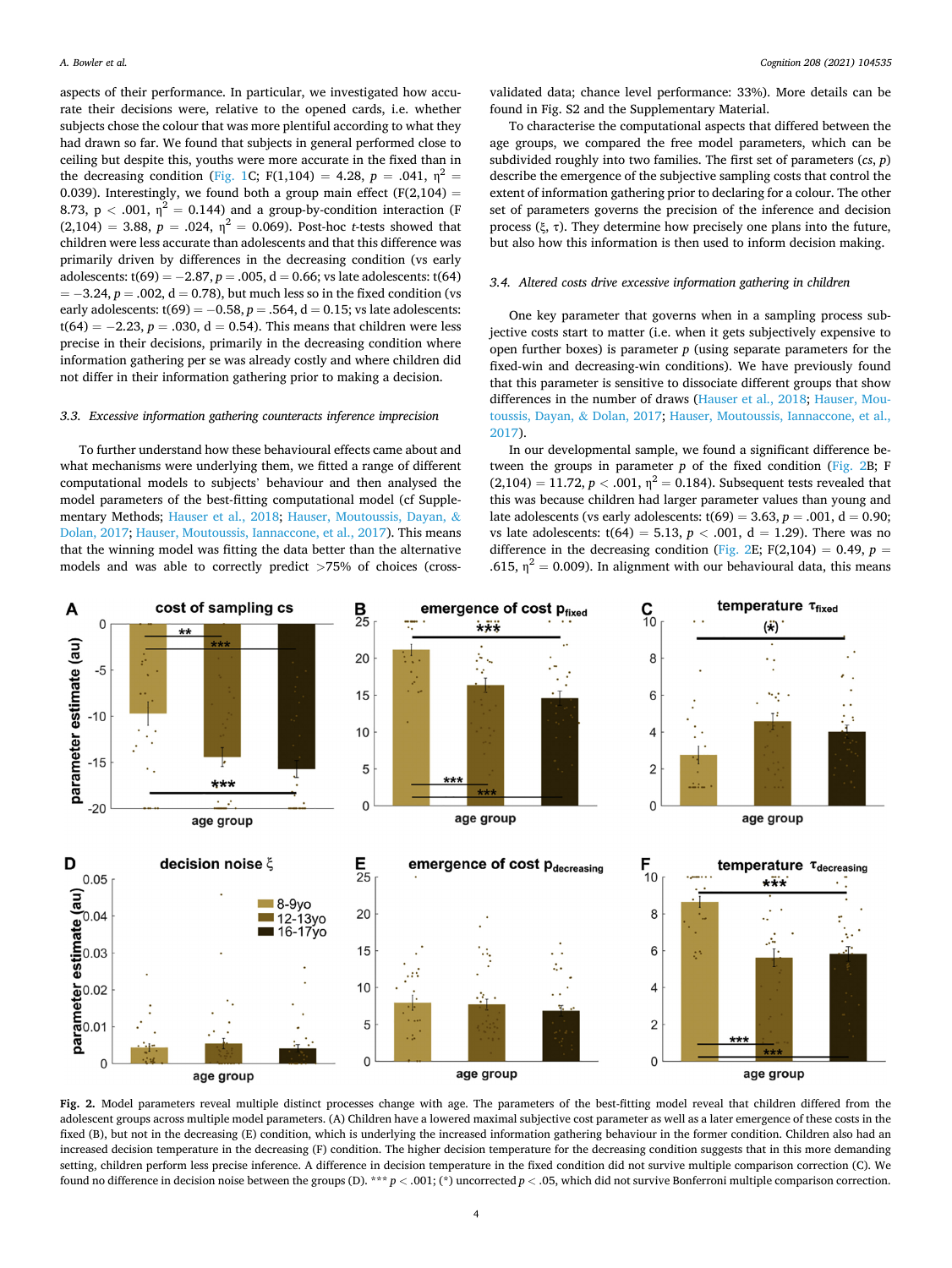that a critical driver underlying the increased information gathering in children is the later arising of subjective costs in the fixed condition.

Interestingly, there was also a group effect on the scaling of the costs *cs* ([Fig. 2](#page-3-0)A; F(2,104) = 7.92,  $p = .001$ ,  $n^2 = 0.132$ ). This was driven by a reduced maximal cost (i.e. smaller scaling parameter *cs*) in children compared to the older groups (vs early adolescent:  $t(69) = 2.903$ ,  $p =$ .005,  $d = 0.69$ ; vs late adolescents:  $t(64) = 3.88$ ,  $p < .001$ ,  $d = 0.95$ ). This suggests that there may be multiple mechanisms at work in children, not only a delay in when these costs arise (parameter *p*), but also that sampling costs are generally perceived as less costly.

#### *3.5. Reduced inference precision in children*

Next, we investigated the parameters related to the precision of their inference and action. The first parameter ξ characterises a decision noise or noise floor, which accounts for decisions that were unguided by any traceable reasoning process in our model. We did not find any difference in this parameter between the three groups [\(Fig. 2D](#page-3-0);  $F(2,104) = 0.37$ ,  $p$ = .695,  $\eta^2$  = 0.007). Next, we investigated whether the inference precision parameter  $\tau$  differed between age groups. This parameter not only determines how strictly you stick to the best possible option, but also governs how deterministic and precise the inference process takes place.

In the fixed condition, a difference in  $\tau$  did not survive multiple comparison correction ([Fig. 2C](#page-3-0); F(2,104) = 4.49, *p* = .013 uncorrected,  $p = .078$  Bonferroni corrected,  $\eta^2 = 0.080$ ), in line with non-significant results in the continuous age analyses (cf. Supplementary Material).

In the decreasing condition we found a significant age group effect on  $\tau$  ([Fig. 2F](#page-3-0); F(2,104) = 14.76, p < .001,  $\eta^2$  = 0.221). This was driven by an increased  $\tau$  in the children compared to the adolescents (vs early adolescents:  $t(69) = 4.88$ ,  $p < .001$ ,  $d = 1.23$ ; vs late adolescents:  $t(64)$  $= 5.51, p < .001, d = 1.39$ ). This means that children make less precise inference in the decreasing condition.

#### **4. Discussion**

How can children make good decisions despite limited knowledge, experience, and computational resources? Here, we show that children increase the extent of their information gathering, but only if this is not costly.

Children are assumed to have limited resources and knowledge to draw from ([Gopnik et al., 2015;](#page-5-0) [Thompson-Schill et al., 2009](#page-6-0)), but they manage to learn and navigate the world with an astonishing sophistication. A variety of features that help children to actively learn and seek information have been identified [\(Tenenbaum et al., 2011](#page-6-0)). For example, children use computationally less expensive strategies and heuristics to guide their exploration (Blanco & [Sloutsky, 2020](#page-5-0); [Dubois,](#page-5-0)  [Bowler, et al., 2020;](#page-5-0) [Meder et al., 2020; Schulz et al., 2019](#page-6-0)). Moreover, children know to deploy information gathering strategies that are tailored to their existing knowledge [\(Gopnik et al., 2017](#page-6-0); [Gweon et al.,](#page-6-0)  [2010; Ruggeri et al., 2017;](#page-6-0) Ruggeri & [Lombrozo, 2014\)](#page-6-0). Here, we extend these findings and show that children in addition extend their information gathering, but only when it comes at no additional explicit costs.

Excessive information gathering in children may appear counterintuitive at first, because children are believed to be generally more impulsive and avoid long deliberation ([Moutoussis, Dolan,](#page-6-0) & Dayan, [2016; Olson, Hooper, Collins,](#page-6-0) & Luciana, 2007; Peters & [Büchel, 2011](#page-6-0); [Steinberg et al., 2009\)](#page-6-0). Moreover, lower attention span and cognitive limitations would also suggest that children may tire more quickly. However, our findings are in line with previous findings showing persisting information searches in children compared to adults (Ruggeri [et al., 2016](#page-6-0)). To resolve this contradiction, it is important to acknowledge that information gathering costs are always relative to the information gain and the outcomes of the choice. The extended information gathering and reduced sampling costs (cf below) in children thus means that spending time on gathering information does not appear as costly for the children relative to the possible gains they have when making the

correct decision. This could be beneficially used in educational or related settings, in which reducing the costs for a child to gather more information could benefit them and help them to learn better.

Our findings also show that children are indeed highly sensitive to external sampling costs and adjust their behaviour similar to adults when external sampling costs are imposed. In the costed condition, where gathering each piece of information incurs an explicit cost, children did not differ in their sampling behaviour. This means that children (as well as adolescents) are able to flexibly adjust their information gathering based on the external incentive structure. In the costed condition, excessive information gathering would not have been beneficial for children, because sampling more information would have led to a reduction in possible wins, thus leading to worse overall performance (cf [Hauser, Moutoussis, Dayan,](#page-6-0) & Dolan, 2017; [Hauser, Moutoussis, Ian](#page-6-0)[naccone, et al., 2017](#page-6-0)). The condition-specific findings thus clearly show that children are sensitive to the external costs and take these into account when gathering information. This is in line with previous work, showing that children take costs into account when learning [\(Gweon](#page-6-0)  [et al., 2014](#page-6-0)). We did not observe any difference in information gathering between early and late adolescents. This could be because changes in this age range are more nuanced than between children and adolescents. Moreover, information gathering differences could be present primarily in more complex decision problems that require excessive use of cognitive maps and model-based reasoning ([Schulz et al., 2019](#page-6-0); [Vaghi](#page-6-0)  [et al., 2020\)](#page-6-0). In addition, it would be interesting to observe how information gathering changes in even younger children and to assess whether pre-school children show similar levels of informationgathering.

Our computational modelling revealed that the behavioural differences were driven by different mechanisms. Analysing the model parameters, we found that the observed increase in information gathering in children in the fixed condition is driven by a strong developmental effect on when the subjective costs arise during sampling (parameter *p*). This means that children are gathering more information because their subjective costs kick in later. We did not find any difference in that parameter in the decreasing condition, in which this parameter also captures the objective costs (i.e. the reduction in wins per sample). Interestingly, we additionally found a general scaling effect of the subjective costs with children having a lower cost scaling parameter *cs*, which affects both conditions of the task. This means that even when the costs of gathering information kick in, children still perceive these costs as less grave than adolescents. The exact nature of these intrinsic costs remain unclear and are likely to constitute a conglomerate of subjective factors, such as time costs, fatigue, or cognitive effort. Moreover, how exactly they relate to the externally imposed costs and how they are scaled relative to the potential wins and losses should be studied in more detail in future studies. Nevertheless, our findings suggest that children deploy multiple, potentially distinct, processes to increase their information gathering. Some of these processes seem to be condition-specific and primarily apply when there are no explicit costs associated with gathering information. Other processes are more general, affecting all conditions similarly.

We additionally found that the children's inference precision (parameter  $\tau$ ) was lower in the decreasing condition, in line with children's lower accuracy in that condition. In our model, this parameter not only governs how strongly the actual choices depend on their individual valuation, but also determines how precisely you think about the future and thus how well you can rely on the current information you have already gathered. Our finding is thus likely to align with a slow emergence of model-based reasoning [\(Decker et al., 2016;](#page-5-0) [Smid et al., 2020](#page-6-0); [Vaghi et al., 2020](#page-6-0)) and related aspects of higher-order cognitive computations (e.g., Bolenz & [Eppinger, 2020;](#page-5-0) [Decker et al., 2016;](#page-5-0) [Hauser,](#page-6-0)  [Iannaccone, Walitza, Brandeis,](#page-6-0) & Brem, 2015; [Somerville et al., 2017](#page-6-0); [Tymula et al., 2012;](#page-6-0) [van den Bos, Rodriguez, Schweitzer,](#page-5-0) & McClure, [2015\)](#page-5-0) that require substantial resources that may not be available until later in adolescence [\(Thompson-Schill et al., 2009; Ziegler et al., 2019](#page-6-0)).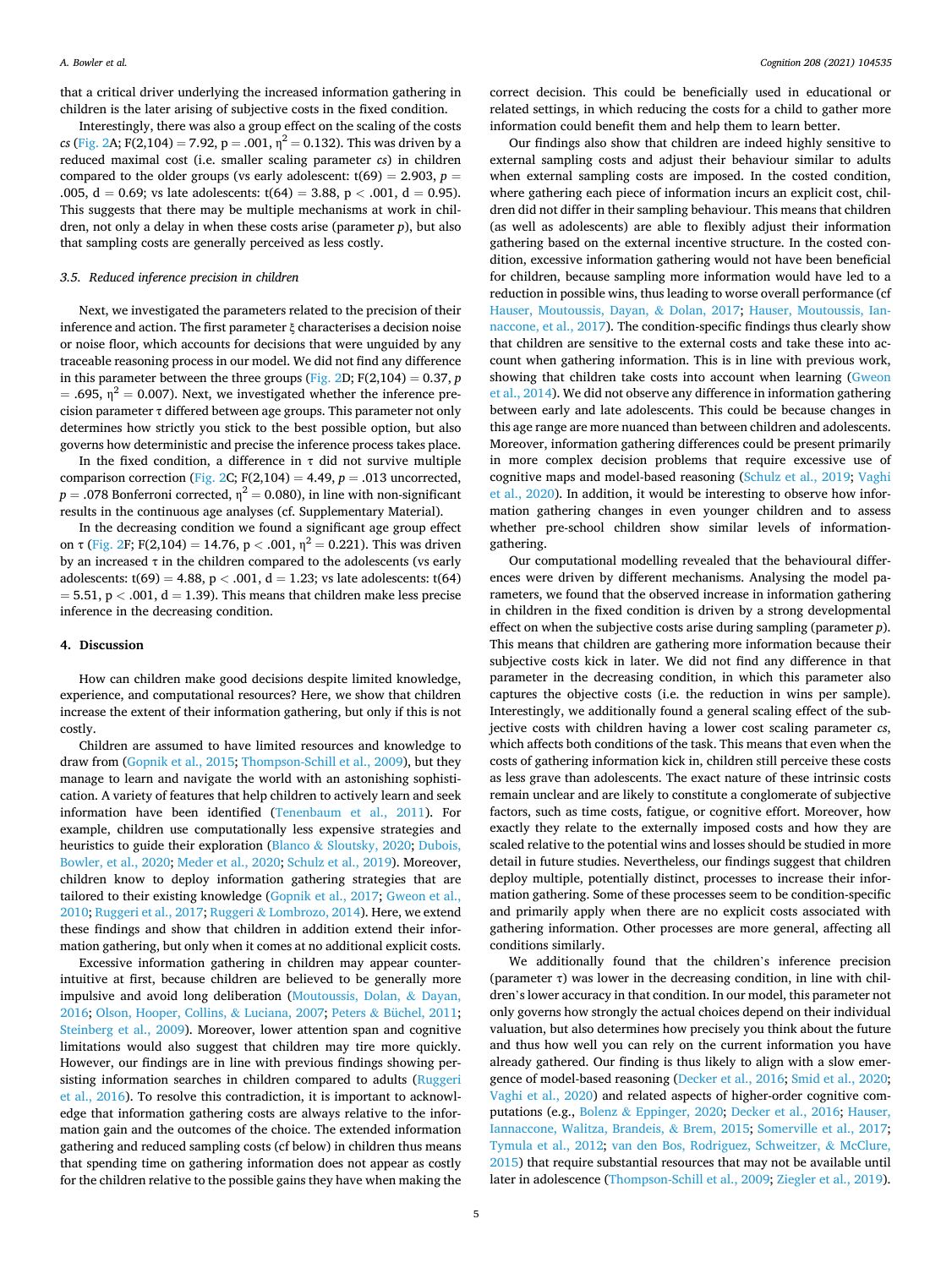<span id="page-5-0"></span>An inherent limitation in this cognitive resource could be overcome by gathering additional information when this comes for free, as seen in our fixed condition. This means that one can outsource the highly demanding inference process and investing in further information gathering, which simplifies the decision problem (because the difference between yellow and blue gets stronger with further sampling). This may also explain why children perform worse when they are not gathering more information, and it shows that children are strategic in their information gathering adjusting it to external circumstances. It would be interesting to further examine these mechanisms and whether the excessive information gathering in the fixed condition is linked to the children's uncertainty about the choice and planning process as, for example, captured by their confidence (cf. [Moses-Payne et al., 2020](#page-6-0); [Weil et al., 2013\)](#page-6-0). Moreover, it would be interesting to assess whether the effects remain if the incentive structure would be changed (e.g. sweets instead of points).

Relatively little is known about the neural mechanisms underlying information gathering and the associated sampling costs. Studies in perceptual decision making suggest that decision signals are boosted by accumulating costs that promote timely decisions (Cisek et al., 2009; [Thura et al., 2014](#page-6-0); [Thura, Beauregard-Racine, Fradet,](#page-6-0) & Cisek, 2012; Thura & [Cisek, 2014, 2016\)](#page-6-0). In addition, a recent pharmacological study suggests that noradrenaline may be critical for the modulation of these information costs [\(Hauser et al., 2018](#page-6-0)). A more detailed investigation of the neural mechanisms as well as the neurotransmitters underlying the developmental effect we observed in our study would thus be desirable.

Aberrant information gathering behaviour is also a key feature of psychiatric disorders, such as obsessive-compulsive disorder (Chamberlain et al., 2007; Dar, Rish, Hermesh, Taub, & Fux, 2000; Fear & Healy, 1997; [Grassi et al., 2015;](#page-6-0) [Hauser, Moutoussis, Dayan,](#page-6-0) & Dolan, [2017; Hauser, Moutoussis, Iannaccone, et al., 2017; Jacobsen, Freeman,](#page-6-0)  & [Salkovskis, 2012;](#page-6-0) Pélissier & O'[Connor, 2002](#page-6-0); [Volans, 1976;](#page-6-0) Voon [et al., 2016](#page-6-0)) or schizophrenia (Ermakova et al., 2018; Garety, Hemsley, & Wessely, 1991; Huq, Garety, & [Hemsley, 1988;](#page-6-0) [Jepsen et al., 2018](#page-6-0); [Moutoussis et al., 2011](#page-6-0); [So, Siu, Wong, Chan,](#page-6-0) & Garety, 2016). Interestingly, these disorders have been linked to parameters similar to the ones we found change from childhood to adolescence [\(Hauser, Mou](#page-6-0)[toussis, Iannaccone, et al., 2017;](#page-6-0) [Moutoussis et al., 2011](#page-6-0)). Whether aberrant information gathering during the transition to adolescence is linked to the emergence of these psychiatric disorders needs to be investigated in longitudinal studies.

In summary, we show that information gathering behaviour decreases between childhood and early adolescence. Using computational modelling, we show that children gather information excessively when it comes at no explicit costs. This increased information gathering may be beneficial in situations in which little is known and where learning can only take place once the choice options are better understood. These findings may help understand how different information gathering impairments arise in adolescence-related psychiatric disorders.

#### **Data and code availability**

Data is available from the corresponding author upon reasonable request. A toolbox with the computational model is currently in preparation.

#### **Declaration of Competing Interest**

None.

#### **Acknowledgements**

We thank the children, adolescents, their schools (especially Sydney Russell School, Baden Powell School and Holmleigh Primary School) and families for taking part in our study. We thank Shona Waters for her help with collecting the data. AB is supported by a Medical Research

Council Studentship (MR/R015759/1). TUH is supported by a Wellcome Sir Henry Dale Fellowship (211155/Z/18/Z), a grant from the Jacobs Foundation (2017-1261-04), the Medical Research Foundation, and a 2018 NARSAD Young Investigator Grant (27023) from the Brain & Behavior Research Foundation. MM receives support from the UCLH NIHR BRC. The Max Planck UCL Centre is a joint initiative supported by UCL and the Max Planck Society. The Wellcome Centre for Human Neuroimaging is supported by core funding from the Wellcome Trust (203147/Z/16/Z). The authors declare no competing financial interests.

## **Appendix A. Supplementary data**

Supplementary data to this article can be found online at [https://doi.](https://doi.org/10.1016/j.cognition.2020.104535)  [org/10.1016/j.cognition.2020.104535](https://doi.org/10.1016/j.cognition.2020.104535).

#### **References**

- Blanco, N. J., & Sloutsky, V. M. (2020). Systematic exploration and uncertainty dominate young children's choices. *Developmental Science*, e13026. [https://doi.org/10.1111/](https://doi.org/10.1111/desc.13026)  [desc.13026.](https://doi.org/10.1111/desc.13026) n/a(n/a).
- Bogacz, R., Hu, P. T., Holmes, P. J., & Cohen, J. D. (2010). Do humans produce the speedaccuracy trade-off that maximizes reward rate? *Quarterly Journal of Experimental Psychology (2006), 63*(5), 863–891. [https://doi.org/10.1080/17470210903091643.](https://doi.org/10.1080/17470210903091643)
- Bogacz, R., Wagenmakers, E.-J., Forstmann, B. U., & Nieuwenhuis, S. (2010). The neural basis of the speed–accuracy tradeoff. *Trends in Neurosciences, 33*(1), 10–16. [https://](https://doi.org/10.1016/j.tins.2009.09.002)  [doi.org/10.1016/j.tins.2009.09.002.](https://doi.org/10.1016/j.tins.2009.09.002)
- Bolenz, F., & Eppinger, B. (2020). *Valence bias in metacontrol of decision making in adolescents and young adults*. [https://doi.org/10.31234/osf.io/5u9jq.](https://doi.org/10.31234/osf.io/5u9jq)
- van den Bos, W., & Hertwig, R. (2017). Adolescents display distinctive tolerance to ambiguity and to uncertainty during risky decision making. *Scientific Reports, 7*, 40962. [https://doi.org/10.1038/srep40962.](https://doi.org/10.1038/srep40962)
- van den Bos, W., Rodriguez, C. A., Schweitzer, J. B., & McClure, S. M. (2015). Adolescent impatience decreases with increased frontostriatal connectivity. *Proceedings of the National Academy of Sciences of the United States of America, 112*(29), E3765–E3774. [https://doi.org/10.1073/pnas.1423095112.](https://doi.org/10.1073/pnas.1423095112)
- Chamberlain, S. R., Fineberg, N. A., Blackwell, A. D., Clark, L., Robbins, T. W., & Sahakian, B. J. (2007). A neuropsychological comparison of obsessive-compulsive disorder and trichotillomania. *Neuropsychologia, 45*(4), 654–662. [https://doi.org/](https://doi.org/10.1016/j.neuropsychologia.2006.07.016) [10.1016/j.neuropsychologia.2006.07.016](https://doi.org/10.1016/j.neuropsychologia.2006.07.016).
- Cisek, P., Puskas, G. A., & El-Murr, S. (2009). Decisions in changing conditions: The urgency-gating model. *The Journal of Neuroscience: The Official Journal of the Society for Neuroscience, 29*(37), 11560–11571. [https://doi.org/10.1523/JNEUROSCI.1844-](https://doi.org/10.1523/JNEUROSCI.1844-09.2009)  [09.2009.](https://doi.org/10.1523/JNEUROSCI.1844-09.2009)
- Clark, L., Robbins, T. W., Ersche, K. D., & Sahakian, B. J. (2006). Reflection impulsivity in current and former substance users. *Biological Psychiatry, 60*(5), 515–522. [https://](https://doi.org/10.1016/j.biopsych.2005.11.007)  [doi.org/10.1016/j.biopsych.2005.11.007.](https://doi.org/10.1016/j.biopsych.2005.11.007)
- Dar, R., Rish, S., Hermesh, H., Taub, M., & Fux, M. (2000). Realism of confidence in obsessive-compulsive checkers. *Journal of Abnormal Psychology, 109*(4), 673–678. <https://doi.org/10.1037/0021-843X.109.4.673>.
- Daw, N. D., O'Doherty, J. P., Dayan, P., Seymour, B., & Dolan, R. J. (2006). Cortical substrates for exploratory decisions in humans. *Nature, 441*(7095), 876–879. [https://doi.org/10.1038/nature04766.](https://doi.org/10.1038/nature04766)
- Decker, J. H., Otto, A. R., Daw, N. D., & Hartley, C. A. (2016). From creatures of habit to goal-directed learners: Tracking the developmental emergence of model-based reinforcement learning. *Psychological Science, 27*(6), 848–858. [https://doi.org/](https://doi.org/10.1177/0956797616639301) [10.1177/0956797616639301](https://doi.org/10.1177/0956797616639301).
- Dubois, M., Bowler, A., Moses-Payne, M. E., Habicht, J., Steinbeis, N., & Hauser, T. U. (2020). Tabula-rasa exploration decreases during youth and is linked to ADHD symptoms. *BioRxiv, 2020*(06), 11.146019. [https://doi.org/10.1101/](https://doi.org/10.1101/2020.06.11.146019) [2020.06.11.146019](https://doi.org/10.1101/2020.06.11.146019).
- Dubois, M., Habicht, J., Michely, J., Moran, R., Dolan, R. J., & Hauser, T. U. (2020). Noradrenaline modulates tabula-rasa exploration. *BioRxiv*. [https://doi.org/10.1101/](https://doi.org/10.1101/2020.02.20.958025)  [2020.02.20.958025](https://doi.org/10.1101/2020.02.20.958025), 2020.02.20.958025.
- Ermakova, A. O., Gileadi, N., Knolle, F., Justicia, A., Anderson, R., Fletcher, P. C., … Murray, G. K. (2018). Cost evaluation during decision-making in patients at early stages of psychosis. *Computational Psychiatry, 3*, 18–39. [https://doi.org/10.1162/](https://doi.org/10.1162/cpsy_a_00020) [cpsy\\_a\\_00020](https://doi.org/10.1162/cpsy_a_00020).
- [Fear, C. F., & Healy, D. \(1997\). Probabilistic reasoning in obsessive-compulsive and](http://refhub.elsevier.com/S0010-0277(20)30354-1/rf0080) delusional disorders. *[Psychological Medicine, 27](http://refhub.elsevier.com/S0010-0277(20)30354-1/rf0080)*(1), 199–208.
- [Garety, P. A., Hemsley, D. R., & Wessely, S. \(1991\). Reasoning in deluded schizophrenic](http://refhub.elsevier.com/S0010-0277(20)30354-1/rf0085)  [and paranoid patients. Biases in performance on a probabilistic inference task.](http://refhub.elsevier.com/S0010-0277(20)30354-1/rf0085) *The [Journal of Nervous and Mental Disease, 179](http://refhub.elsevier.com/S0010-0277(20)30354-1/rf0085)*(4), 194–201.
- Gershman, S. J. (2018). Deconstructing the human algorithms for exploration. *Cognition, 173*, 34–42. <https://doi.org/10.1016/j.cognition.2017.12.014>.
- Gesiarz, F., Cahill, D., & Sharot, T. (2019). Evidence accumulation is biased by motivation: A computational account. *PLoS Computational Biology, 15*(6), Article e1007089. <https://doi.org/10.1371/journal.pcbi.1007089>.
- Gopnik, A., Griffiths, T. L., & Lucas, C. G. (2015). *When younger learners can be better (or at least more open-minded) than older ones: Current directions in psychological science*. [https://doi.org/10.1177/0963721414556653.](https://doi.org/10.1177/0963721414556653)